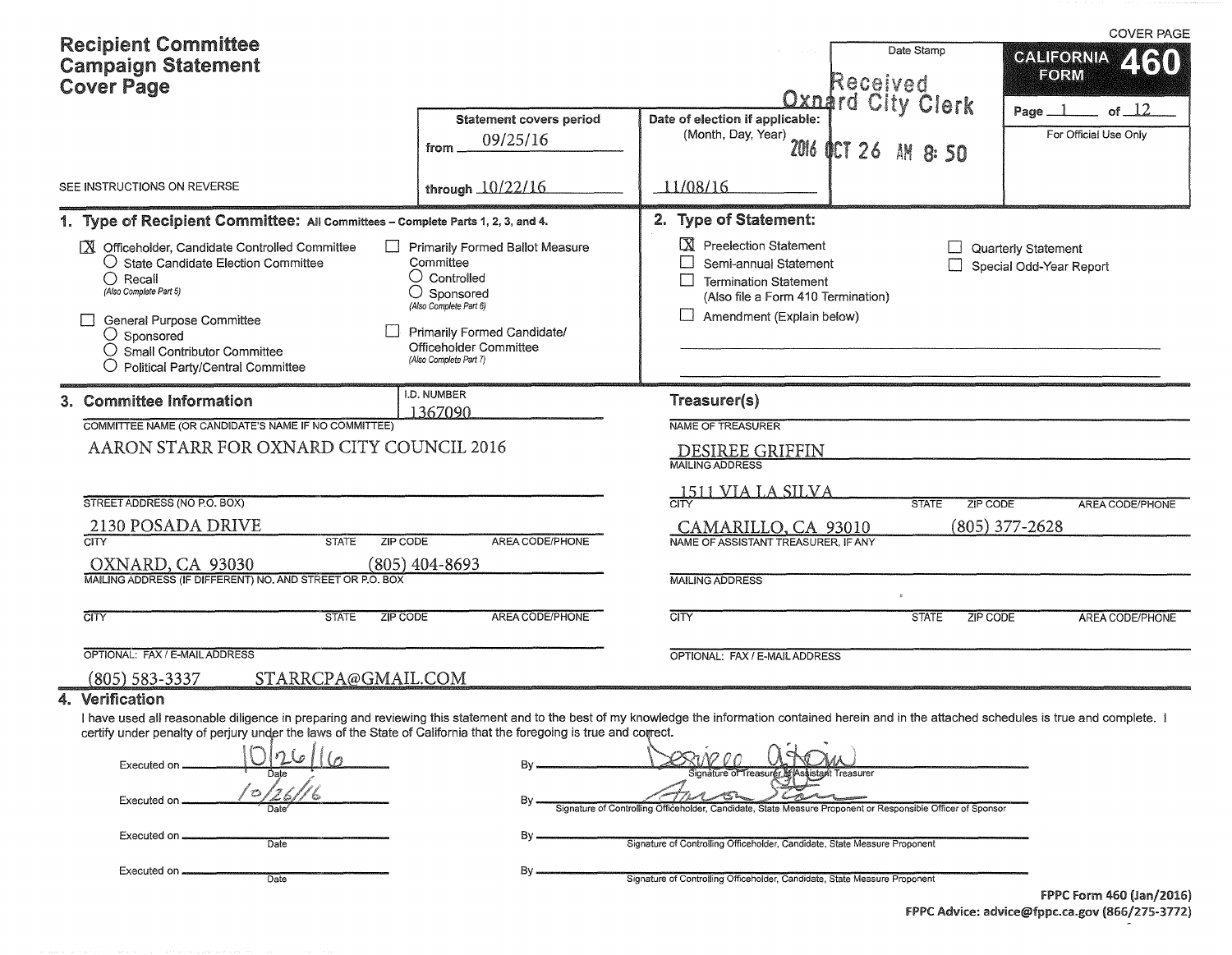#### 5. Officeholder or Candidate Controlled Committee

NAME OF OFFICEHOLDER OR CANDIDATE

### AARON STARR

| OFFICE SOUGHT OR HELD (INCLUDE LOCATION AND DISTRICT NUMBER IF APPLICABLE) |      |              |            |
|----------------------------------------------------------------------------|------|--------------|------------|
| CITY OF OXNARD COUNCIL MEMBER                                              |      |              |            |
| RESIDENTIAL/BUSINESS ADDRESS (NO. AND STREET)                              | CITY | <b>STATE</b> | <b>71P</b> |

2130 POSADA DRIVE. OXNARD.CA93030

Related Committees Not Included in this Statement: List any committees not included in this statement that are controlled by you or are primarily formed to receive contributions or make expenditures on behalf of your candidacy.

| <b>COMMITTEE NAME</b>    |                              |          | I.D. NUMBER        |                       |
|--------------------------|------------------------------|----------|--------------------|-----------------------|
|                          |                              |          |                    |                       |
| NAME OF TREASURER        |                              |          |                    | CONTROLLED COMMITTEE? |
|                          |                              |          | I YES              | 1 NO                  |
| <b>COMMITTEE ADDRESS</b> | STREET ADDRESS (NO P.O. BOX) |          |                    |                       |
|                          |                              |          |                    |                       |
| CITY                     | <b>STATE</b>                 | ZIP CODE |                    | AREA CODE/PHONE       |
|                          |                              |          |                    |                       |
| <b>COMMITTEE NAME</b>    |                              |          | <b>I.D. NUMBER</b> |                       |
|                          |                              |          |                    |                       |
|                          |                              |          |                    |                       |
| NAME OF TREASURER        |                              |          |                    | CONTROLLED COMMITTEE? |
|                          |                              |          | $\square$ YES      | I NO                  |
| <b>COMMITTEE ADDRESS</b> | STREET ADDRESS (NO P.O. BOX) |          |                    |                       |
|                          |                              |          |                    |                       |
| <b>CITY</b>              | <b>STATE</b>                 | ZIP CODE |                    | AREA CODE/PHONE       |

## 6. Primarily Formed Ballot Measure Committee

NAME OF BALLOT MEASURE

| NΩ<br>פר<br>-- | ISDICTION<br>,,,,,,,,,,,,,,,,<br>_____ | ORT<br>OSE |
|----------------|----------------------------------------|------------|
|----------------|----------------------------------------|------------|

Identify the controlling officeholder, candidate, or state measure proponent, if any.

NAME OF OFFICEHOLDER, CANDIDATE, OR PROPONENT

| OFFICE SOUGHT OR HELD | I DISTRICT NO. IF ANY |
|-----------------------|-----------------------|
| .<br>_____            |                       |

7. Primarily Formed Candidate/Officeholder Committee List names of officeholder(s) or candidate(s) for which this committee is primarily formed.

| NAME OF OFFICEHOLDER OR CANDIDATE | OFFICE SOUGHT OR HELD | <b>SUPPORT</b><br>OPPOSE |
|-----------------------------------|-----------------------|--------------------------|
| NAME OF OFFICEHOLDER OR CANDIDATE | OFFICE SOUGHT OR HELD | <b>SUPPORT</b><br>OPPOSE |
| NAME OF OFFICEHOLDER OR CANDIDATE | OFFICE SOUGHT OR HELD | <b>SUPPORT</b><br>OPPOSE |
| NAME OF OFFICEHOLDER OR CANDIDATE | OFFICE SOUGHT OR HELD | <b>SUPPORT</b><br>OPPOSE |

Attach continuation sheets if necessary



**CALIFORNIA** FORM

Page  $2$  of  $12$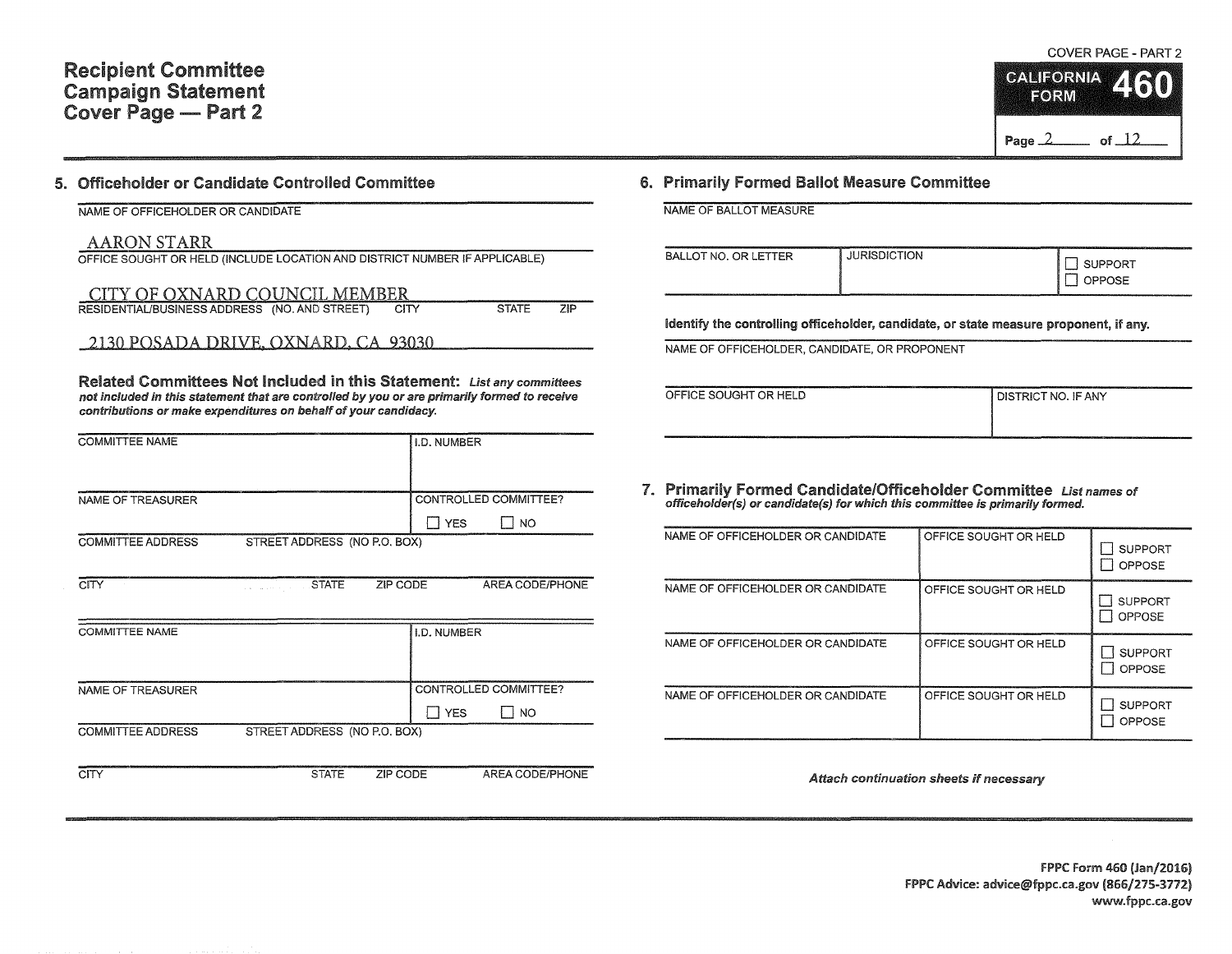| <b>Campaign Disclosure Statement</b>                                                                                                                                                                                                                                               | Amounts may be rounded                                                                |                                                                                                                                                                                                                                                                                                                                                                                    |                                |                                                                                                   | <b>SUMMARY PAGE</b>                                                                                  |
|------------------------------------------------------------------------------------------------------------------------------------------------------------------------------------------------------------------------------------------------------------------------------------|---------------------------------------------------------------------------------------|------------------------------------------------------------------------------------------------------------------------------------------------------------------------------------------------------------------------------------------------------------------------------------------------------------------------------------------------------------------------------------|--------------------------------|---------------------------------------------------------------------------------------------------|------------------------------------------------------------------------------------------------------|
| <b>Summary Page</b>                                                                                                                                                                                                                                                                | to whole dollars.                                                                     |                                                                                                                                                                                                                                                                                                                                                                                    | <b>Statement covers period</b> | <b>GALIEORNIA</b>                                                                                 |                                                                                                      |
|                                                                                                                                                                                                                                                                                    |                                                                                       |                                                                                                                                                                                                                                                                                                                                                                                    | from.                          | 09/25/16                                                                                          | 2160<br><b>FORM</b>                                                                                  |
| SEE INSTRUCTIONS ON REVERSE                                                                                                                                                                                                                                                        |                                                                                       |                                                                                                                                                                                                                                                                                                                                                                                    | through _                      | 10/22/16                                                                                          | Page $3$ of $12$                                                                                     |
| <b>NAME OF FILER</b>                                                                                                                                                                                                                                                               |                                                                                       |                                                                                                                                                                                                                                                                                                                                                                                    |                                |                                                                                                   | <b>I.D. NUMBER</b>                                                                                   |
| AARON STARR FOR OXNARD CITY COUNCIL 2016                                                                                                                                                                                                                                           |                                                                                       |                                                                                                                                                                                                                                                                                                                                                                                    |                                |                                                                                                   | 1367090                                                                                              |
| <b>Contributions Received</b>                                                                                                                                                                                                                                                      | Column A<br><b>TOTAL THIS PERIOD</b><br>(FROM ATTACHED SCHEDULES)                     | Column B<br>CALENDAR YEAR<br>TOTAL TO DATE                                                                                                                                                                                                                                                                                                                                         |                                | <b>General Elections</b>                                                                          | <b>Calendar Year Summary for Candidates</b><br><b>Running in Both the State Primary and</b>          |
| 5.                                                                                                                                                                                                                                                                                 | 6,995.00<br>\$<br>10,000.00<br>16,995.00<br>S.<br>0.00<br>$\_16,995.00$<br>\$         | 47,200.00<br>ፍ<br>40,000.00<br>87,200.00<br>\$.<br>0.00<br>87,200.00<br>$\mathcal{L}$                                                                                                                                                                                                                                                                                              |                                | 20. Contributions<br>Received<br>21. Expenditures<br>\$.<br>Made                                  | 1/1 through 6/30<br>7/1 to Date<br>$\mathbb{S}$ and $\mathbb{S}$<br>$\mathbb{R}$                     |
| <b>Expenditures Made</b>                                                                                                                                                                                                                                                           | 35,151.11<br>S.<br>0.00<br>35,151.11<br>\$<br>0.00<br>0.00<br>35,151.11<br>\$.        | 62,758.80<br>0.00<br>62,758.80<br>0.00<br>0.00<br>62,758.80<br>\$                                                                                                                                                                                                                                                                                                                  |                                | <b>Expenditure Limit Summary for State</b><br>Candidates<br>22.<br>Date of Election<br>(mm/dd/yy) | <b>Cumulative Expenditures Made*</b><br>(If Subject to Voluntary Expenditure Limit)<br>Total to Date |
| <b>Current Cash Statement</b><br>12. Beginning Cash Balance  Previous Summary Page, Line 16<br>16. ENDING CASH BALANCE Add Lines 12 + 13 + 14, then subtract Line 15<br>If this is a termination statement, Line 16 must be zero.<br><b>Cash Equivalents and Outstanding Debts</b> | 38,486.67<br>\$<br>16,995.00<br>.01<br>$-35,151,11$<br>$-20,330.57$<br>S<br>0.00<br>S | To calculate Column B.<br>add amounts in Column<br>A to the corresponding<br>amounts from Column B<br>of your last report. Some<br>amounts in Column A may<br>be negative figures that<br>should be subtracted from<br>previous period amounts. If<br>this is the first report being<br>filed for this calendar year,<br>only carry over the amounts<br>from Lines 2, 7, and 9 (if |                                | reported in Column B.                                                                             | *Amounts in this section may be different from amounts                                               |
|                                                                                                                                                                                                                                                                                    | 0.00<br>-S<br>40,000.00<br>S.                                                         | any).                                                                                                                                                                                                                                                                                                                                                                              |                                |                                                                                                   | FPPC Form 460 (Jan/2016)<br>FPPC Advice: advice@fppc.ca.gov (866/275-3772)                           |

FPPC Advice: advice@fppc.ca.gov (866/275-3772) www.fppc.ca.gov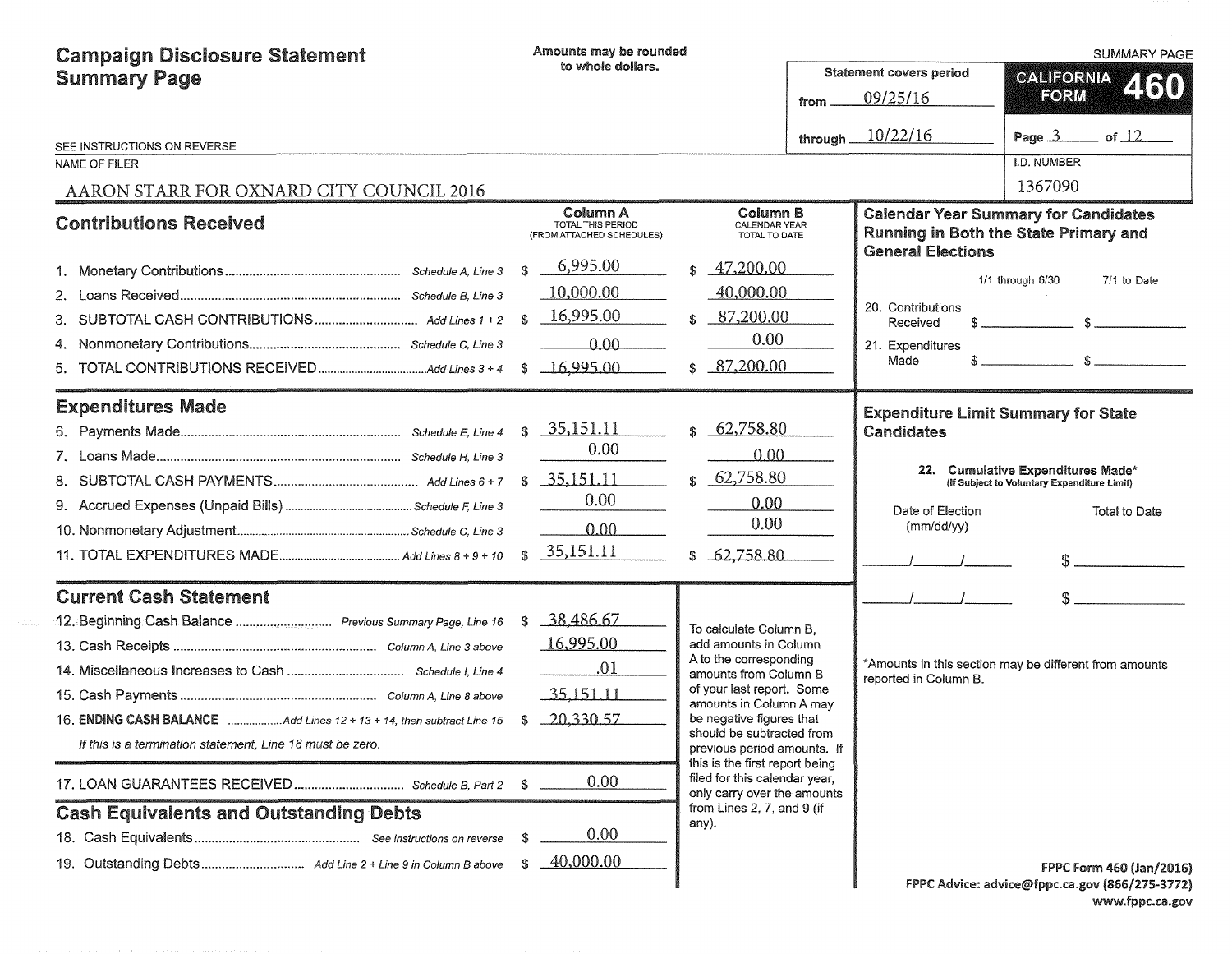| <b>Schedule A</b><br><b>Monetary Contributions Received</b> |                                                                                                                                                                                            |                                                                       | Amounts may be rounded<br>to whole dollars.                                                         | <b>Statement covers period</b><br>09/25/16<br>from.    |                                                                         | <b>SCHEDULE A</b><br>460<br><b>CALIFORNIA</b><br>FORM                                                                                                                 |  |  |
|-------------------------------------------------------------|--------------------------------------------------------------------------------------------------------------------------------------------------------------------------------------------|-----------------------------------------------------------------------|-----------------------------------------------------------------------------------------------------|--------------------------------------------------------|-------------------------------------------------------------------------|-----------------------------------------------------------------------------------------------------------------------------------------------------------------------|--|--|
|                                                             | SEE INSTRUCTIONS ON REVERSE                                                                                                                                                                |                                                                       |                                                                                                     | through 10/22/16                                       |                                                                         | of $\frac{12}{ }$<br>Page $-4$                                                                                                                                        |  |  |
| NAME OF FILER                                               |                                                                                                                                                                                            |                                                                       |                                                                                                     |                                                        |                                                                         | I.D. NUMBER                                                                                                                                                           |  |  |
|                                                             | AARON STARR FOR OXNARD CITY COUNCIL 2016                                                                                                                                                   |                                                                       |                                                                                                     |                                                        |                                                                         | 1367090                                                                                                                                                               |  |  |
| DATE<br><b>RECEIVED</b>                                     | FULL NAME, STREET ADDRESS AND ZIP CODE OF CONTRIBUTOR<br>(IF COMMITTEE, ALSO ENTER I.D. NUMBER)                                                                                            | <b>CONTRIBUTOR</b><br>CODE *                                          | IF AN INDIVIDUAL, ENTER<br>OCCUPATION AND EMPLOYER<br>(IF SELF-EMPLOYED, ENTER NAME<br>OF BUSINESS) | <b>AMOUNT</b><br><b>RECEIVED THIS</b><br><b>PERIOD</b> | <b>CUMULATIVE TO DATE</b><br><b>CALENDAR YEAR</b><br>(JAN. 1 - DEC. 31) | PER ELECTION<br>TO DATE<br>(IF REQUIRED)                                                                                                                              |  |  |
| 09/28/16                                                    | ROBERT SUMPTER<br>2154 OLGA ST<br>OXNARD, CA 93036                                                                                                                                         | $X$ IND<br>$\Box$ COM<br>$\Box$ OTH<br>$\Box$ PTY<br>$\square$ scc    | <b>RETIRED</b>                                                                                      | 100.00                                                 | 100.00                                                                  |                                                                                                                                                                       |  |  |
| 09/28/16                                                    | <b>KEVIN KNEDLER</b><br>6248 HOME RD<br>DELAWARE, OH 43015                                                                                                                                 | $X$ IND<br>$\square$ COM<br>$\Box$ OTH<br>$\Box$ PTY<br>$\square$ scc | <b>RETIRED</b>                                                                                      | 100.00                                                 | 100.00                                                                  |                                                                                                                                                                       |  |  |
| 10/05/16                                                    | HANSEN RANCH<br>PO BOX 6229<br>OXNARD, CA 93031                                                                                                                                            | $\square$ IND<br>$\Box$ COM<br>⊠отн<br>$\Box$ PTY<br>$\square$ scc    |                                                                                                     | 1,000.00                                               | 1,000.00                                                                |                                                                                                                                                                       |  |  |
| 10/05/16                                                    | <b>JAMES LARK</b><br><b>6055 BUCK RIDGE RD</b><br>EARLYSVILLE, VA 22936                                                                                                                    | $X$ IND<br>$\Box$ COM<br>$\Box$ OTH<br>$\Box$ PTY<br>$\square$ scc    | PROFESSOR<br><b>UNIV OF</b><br><b>VIRGINIA</b>                                                      | 100.00                                                 | 100.00                                                                  |                                                                                                                                                                       |  |  |
| 10/06/16                                                    | STEVEN HIGASHI<br>510 JANETWOOD DR<br>OXNARD, CA 93030                                                                                                                                     | MND<br>$\Box$ COM<br>$\Box$ OTH<br>$\Box$ PTY<br>$\square$ scc        | <b>RETIRED</b>                                                                                      | 1,000.00                                               | 1,000.00                                                                |                                                                                                                                                                       |  |  |
|                                                             |                                                                                                                                                                                            |                                                                       | <b>SUBTOTAL \$</b>                                                                                  | 2,300.00                                               |                                                                         |                                                                                                                                                                       |  |  |
|                                                             | <b>Schedule A Summary</b><br>1. Amount received this period – itemized monetary contributions.<br>2. Amount received this period – unitemized monetary contributions of less than \$100 \$ |                                                                       |                                                                                                     | 6,700.00<br>295.00                                     |                                                                         | *Contributor Codes<br>IND - Individual<br><b>COM</b> - Recipient Committee<br>(other than PTY or SCC)<br>OTH - Other (e.g., business entity)<br>PTY - Political Party |  |  |
|                                                             | 3. Total monetary contributions received this period.<br>(Add Lines 1 and 2. Enter here and on the Summary Page, Column A, Line 1.)TOTAL \$                                                |                                                                       |                                                                                                     | 6,995.00                                               |                                                                         | SCC - Small Contributor Committee<br>$EDDC$ $E_{\text{CVM}}$ $ACO$ $(L_{\text{CN}}/201C)$                                                                             |  |  |

f PPC Form 460 (Jan/2016) FPPC Advice: advice@fppc.ca.gov (866/275-3772) www.fppc.ca.gov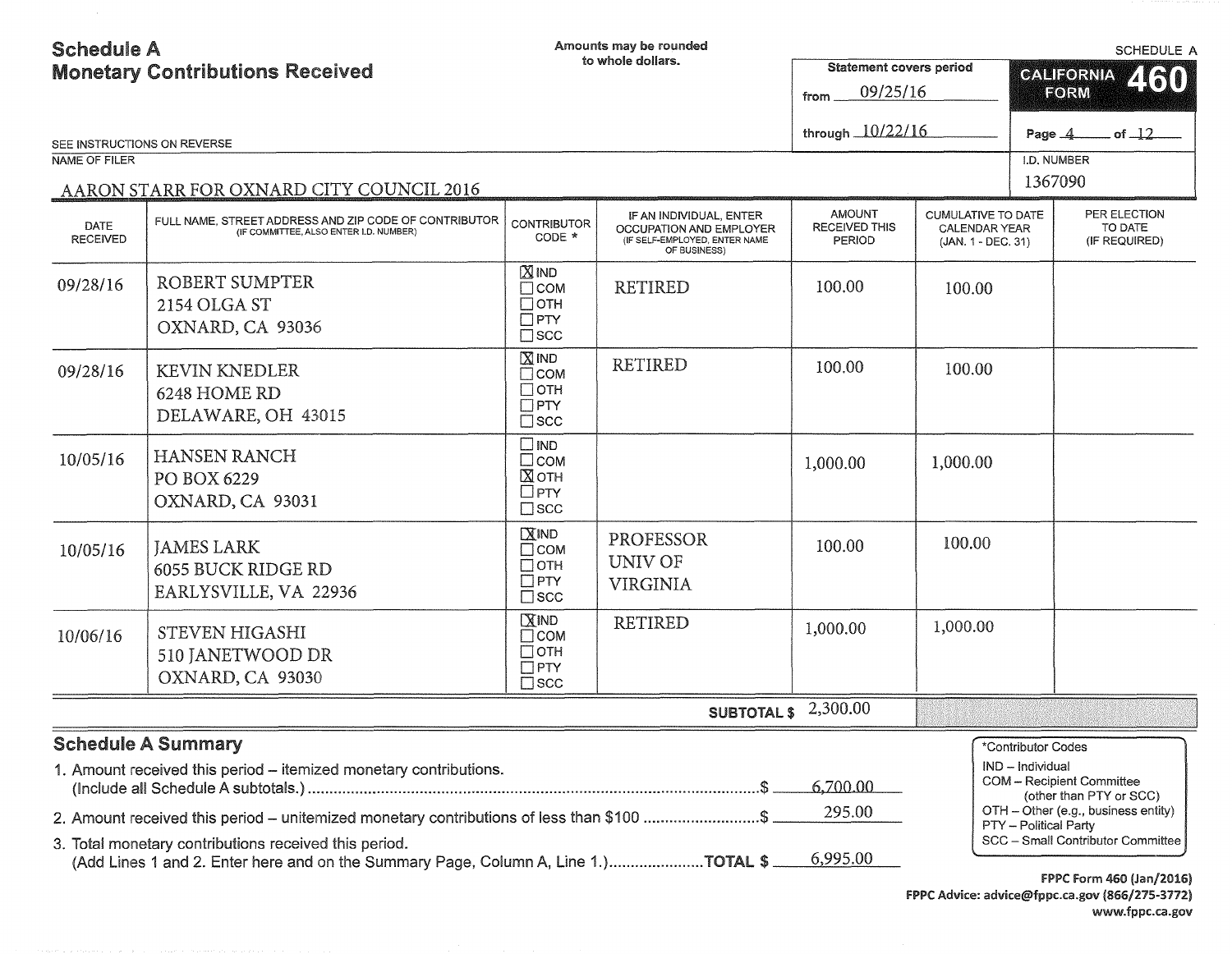| <b>Schedule A (Continuation Sheet)</b><br><b>Monetary Contributions Received</b> |                                                                                                        | Amounts may be rounded<br>to whole dollars.                                             |                                                                                                     | <b>Statement covers period</b>                  | SCHEDULE A (CONT.)<br><b>CALIFORNIA</b><br>460                          |                    |                                          |  |
|----------------------------------------------------------------------------------|--------------------------------------------------------------------------------------------------------|-----------------------------------------------------------------------------------------|-----------------------------------------------------------------------------------------------------|-------------------------------------------------|-------------------------------------------------------------------------|--------------------|------------------------------------------|--|
|                                                                                  |                                                                                                        |                                                                                         |                                                                                                     | 09/25/16<br>from                                |                                                                         |                    | FORM                                     |  |
|                                                                                  |                                                                                                        |                                                                                         |                                                                                                     | through 10/22/16                                |                                                                         |                    | Page $5$ of $12$                         |  |
| NAME OF FILER                                                                    |                                                                                                        |                                                                                         |                                                                                                     |                                                 |                                                                         | <b>I.D. NUMBER</b> |                                          |  |
|                                                                                  | AARON STARR FOR OXNARD CITY COUNCIL 2016                                                               |                                                                                         |                                                                                                     |                                                 |                                                                         | 1367090            |                                          |  |
| <b>DATE</b><br><b>RECEIVED</b>                                                   | FULL NAME, STREET ADDRESS AND ZIP CODE OF CONTRIBUTOR<br>(IF COMMITTEE, ALSO ENTER I.D. NUMBER)        | <b>CONTRIBUTOR</b><br>$CODE *$                                                          | IF AN INDIVIDUAL, ENTER<br>OCCUPATION AND EMPLOYER<br>(IF SELF-EMPLOYED, ENTER NAME<br>OF BUSINESS) | <b>AMOUNT</b><br><b>RECEIVED THIS</b><br>PERIOD | <b>CUMULATIVE TO DATE</b><br><b>CALENDAR YEAR</b><br>(JAN. 1 - DEC. 31) |                    | PER ELECTION<br>TO DATE<br>(IF REQUIRED) |  |
| 10/13/16                                                                         | CREPAC - C.A.R.<br><b>CANDIDATE SUPPORT ID 890106</b><br>525 SOUTH VIRGIL AVE<br>LOS ANGELES, CA 90020 | $\square$ IND<br>$\overline{\text{X}}$ COM<br>$\Box$ OTH<br>$\Box$ PTY<br>$\square$ scc |                                                                                                     | 250.00                                          | 250.00                                                                  |                    |                                          |  |
| 10/13/16                                                                         | PURETEC INDUSTRIAL<br>WATER 3151 STURGIS ROAD<br>OXNARD, CA 93030                                      | $\square$ IND<br>$\Box$ COM<br>Хотн<br>$\Box$ PTY<br>$\square$ scc                      |                                                                                                     | 1,000.00                                        | 3,500.00                                                                |                    |                                          |  |
| 10/14/16                                                                         | <b>SA RECYCLING</b><br>2411 NORTH GLASSELL STREET<br>ORANGE, CA 92865                                  | $\square$ IND<br>$\Box$ COM<br>⊠отн<br>$\Box$ PTY<br>$\square$ scc                      |                                                                                                     | 2,500.00                                        | 2,500.00                                                                |                    |                                          |  |
| 10/19/16                                                                         | <b>ALFRED GALLEGOS</b><br>560 SOUTH C STREET<br>OXNARD, CA 93030                                       | $X$ <sub>IND</sub><br>$\square$ COM<br>□отн<br>$\Box$ PTY<br>$\square$ scc              | PERSONAL TRAINER<br><b>FUTURE FITNESS</b>                                                           | 150.00                                          | 150.00                                                                  |                    |                                          |  |
| 10/21/16                                                                         | <b>JOSHUA KATZ</b><br>3733 LINDELL BLVD #E8B<br>ST. LOUIS, MO 63108                                    | $\boxtimes$ IND<br>□ сом<br>$\Box$ OTH<br>$\Box$ PTY<br>$\square$ scc                   | <b>STUDENT</b><br><b>WASHINGTON UNIV</b>                                                            | 50.00                                           | 100.00                                                                  |                    |                                          |  |
|                                                                                  |                                                                                                        |                                                                                         | <b>SUBTOTAL \$</b> 3,950.00                                                                         |                                                 |                                                                         |                    |                                          |  |

\*Contributor Codes IND - Individual COM - Recipient Committee (other than PTY or SCC) OTH - Other (e.g., business entity)

PTY – Political Party<br>SCC – Small Contributor Committee **FPPC Form 460 (Jan/2016)** FPPC Advice: advice@fppc.ca.gov (866/275-3772) www.fppc.ca.gov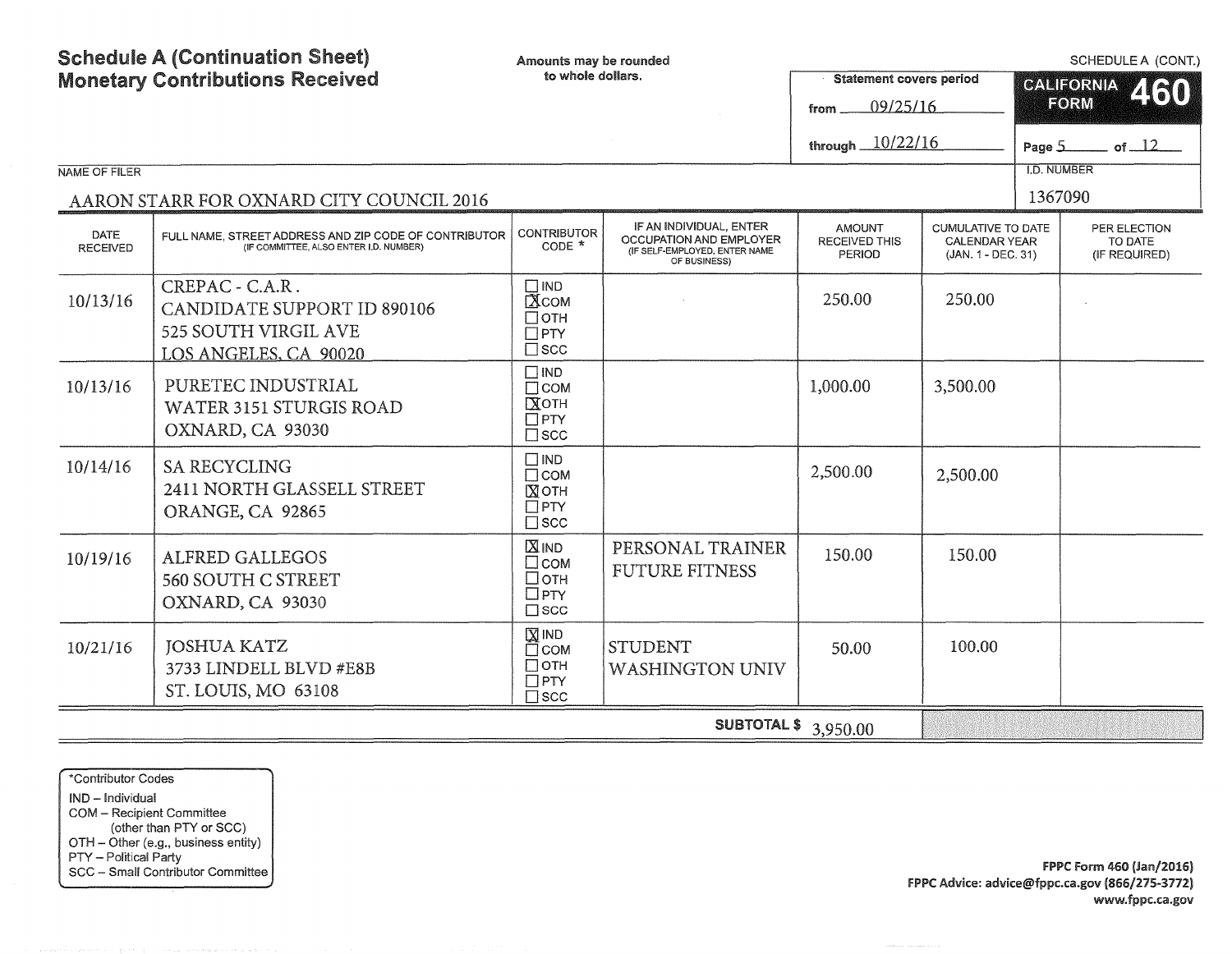Schedule A (Continuation Sheet) Monetary Contributions Received NAME OF FILER AARON STARR FOR OXNARD CITY COUNCIL 2016 Amounts may be rounded to whole dollars. DATE RECEIVED FULL NAME, STREET ADDRESS AND ZIP CODE OF CONTRIBUTOR CONTRIBUTOR  $\bigg|$  CONTRIBUTOR  $\bigg|$ (IF COMMITTEE, ALSO ENTER I.D. NUMBER) IF AN INDIVIDUAL, ENTER OCCUPATION AND EMPLOYER (IF SELF-EMPLOYED, ENTER NAME OF BUSINESS)  $10/22/16$  THEODORE BROWN 949 N HILL AVE PASADENA, CA 91104  $10/22/16$  LAWRENCE SAMUELS 26765 PASEO ROBLES CARMEL, CA 93923  $\overline{\mathbf{N}}$  IND  $\Box$ COM  $\Box$ OTH  $\Box$ PTY  $\square$ scc **KIND**  $\Box$ COM  $\Box$ OTH  $\overline{\Box}$ PTY  $\square$  scc  $\square$  IND  $\Box$ COM  $\Box$  OTH  $\Box$ PTY  $\square$ scc **DIND** DcoM Dorn  $\Box$ PTY  $\square$  scc  $\square$  IND  $\Box$ COM  $\Box$ OTH  $\Pi$ PTY □<sub>scc</sub> INSURANCE CLAIMS ADJUSTER. LIBERTY BELL CLAIMS SVC. REALTOR CENTURY21 SHOWCASE REALTOR SCHEDULE A (CONT.) Statement covers period ©~l::ilF©l~J#.11~ **4•11**  from 09/25/16 through 10/22/16 AMOUNT RECEIVED THIS PERIOD 250.00 200.00 **F©RM II**  Page  $6$  of  $12$ l.D. NUMBER 1367090 CUMULATIVE TO DATE CALENDAR YEAR (JAN. 1 - DEC. 31) 250.00 200.00 PER ELECTION TO DATE (IF REQUIRED) SUBTOTAL\$ 450.00

\*Contributor Codes IND - Individual COM - Recipient Committee (other than PTY or SCC) OTH - Other (e.g., business entity) PTY - Political Party

SCC – Small Contributor Committee | www.assettiefunction.com/section/section/section/section/section/section/section/section/section/section/section/section/section/section/section/section/section/section/section/section/s FPPC Advice: advice@fppc.ca.gov (866/275-3772) www.fppc.ca.gov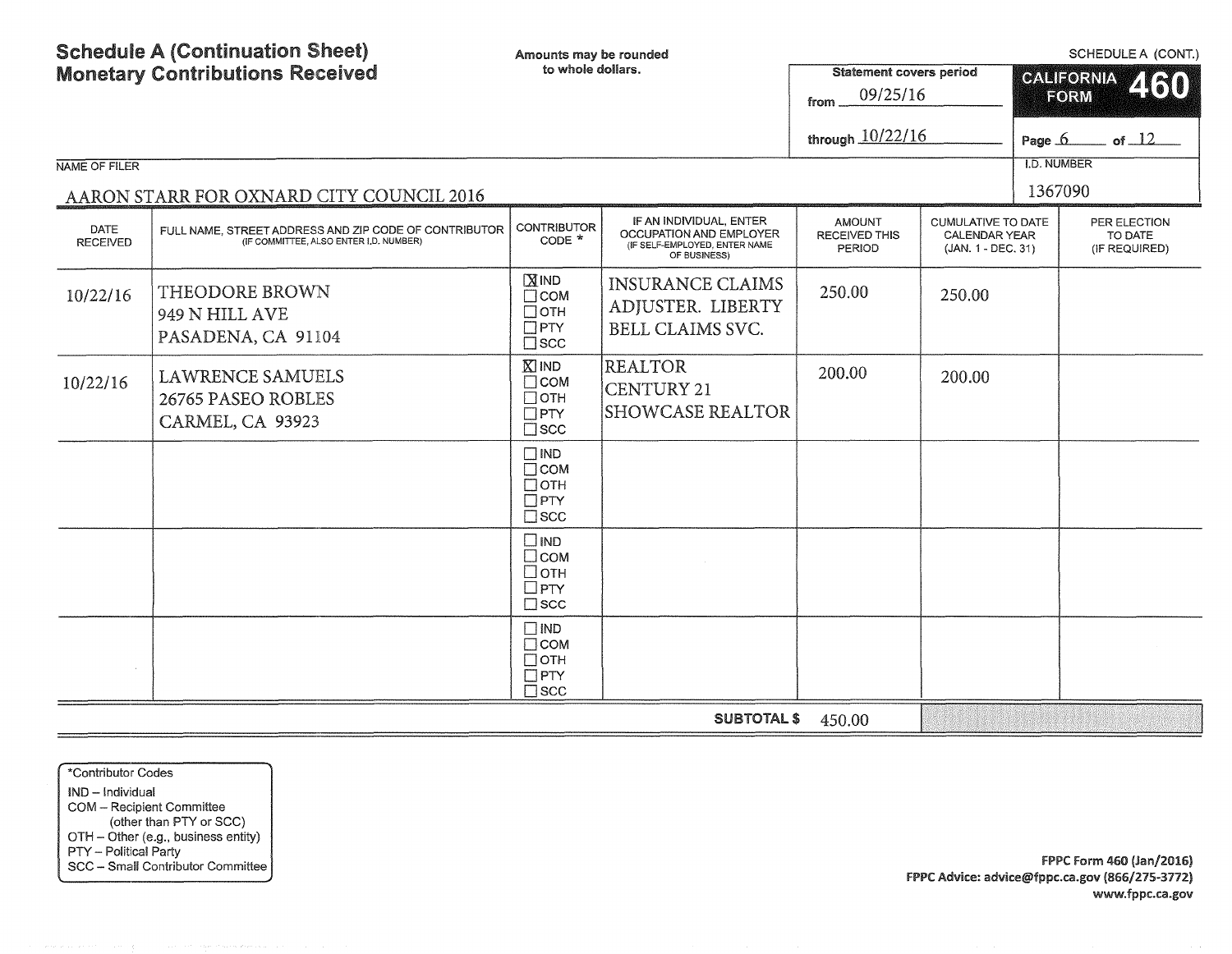|                                                                                                                                            |                                                                          | Amounts may be rounded                                                         |                                                 |                                                  |                                                     |                                        |                                               | <b>SCHEDULE B - PART 1</b>                     |
|--------------------------------------------------------------------------------------------------------------------------------------------|--------------------------------------------------------------------------|--------------------------------------------------------------------------------|-------------------------------------------------|--------------------------------------------------|-----------------------------------------------------|----------------------------------------|-----------------------------------------------|------------------------------------------------|
| <b>Schedule B - Part 1</b>                                                                                                                 |                                                                          | to whole dollars.                                                              |                                                 |                                                  | <b>Statement covers period</b>                      |                                        | CALIFORNIA                                    | 2160                                           |
| <b>Loans Received</b>                                                                                                                      |                                                                          |                                                                                |                                                 |                                                  | 09/25/16<br>from _                                  |                                        | FORM                                          |                                                |
| SEE INSTRUCTIONS ON REVERSE                                                                                                                |                                                                          |                                                                                |                                                 |                                                  | through $10/22/16$                                  |                                        | Page $7$ of $12$                              |                                                |
| NAME OF FILER                                                                                                                              |                                                                          |                                                                                |                                                 |                                                  |                                                     |                                        | I.D. NUMBER                                   |                                                |
| AARON STARR FOR OXNARD CITY COUNCIL 2016                                                                                                   |                                                                          |                                                                                |                                                 |                                                  |                                                     |                                        | 1367090                                       |                                                |
|                                                                                                                                            | IF AN INDIVIDUAL, ENTER                                                  | (a)                                                                            | (b)                                             | (c)                                              | (d)<br><b>OUTSTANDING</b>                           | (e)                                    | राण                                           | $\overline{g}$                                 |
| FULL NAME, STREET ADDRESS AND ZIP CODE<br>OF LENDER<br>(IF COMMITTEE, ALSO ENTER I.D. NUMBER)                                              | OCCUPATION AND EMPLOYER<br>(IF SELF-EMPLOYED, ENTER<br>NAME OF BUSINESS) | <b>OUTSTANDING</b><br><b>BALANCE</b><br><b>BEGINNING THIS</b><br><b>PERIOD</b> | <b>AMOUNT</b><br>RECEIVED THIS<br><b>PERIOD</b> | <b>AMOUNT PAID</b><br>OR FORGIVEN<br>THIS PERIOD | <b>BALANCE AT</b><br><b>CLOSE OF THIS</b><br>PERIOD | <b>INTEREST</b><br>PAID THIS<br>PERIOD | ORIGINAL<br>AMOUNT OF<br>LOAN                 | <b>CUMULATIVE</b><br>CONTRIBUTIONS<br>TO DATE  |
|                                                                                                                                            | CONTROLLER                                                               |                                                                                |                                                 | $\Box$ PAID                                      |                                                     |                                        |                                               | CALENDAR YEAR                                  |
| <b>AARON STARR</b>                                                                                                                         | <b>HAAS AUTOMATION</b>                                                   |                                                                                |                                                 |                                                  | \$40,000.00                                         |                                        | \$10,000.00                                   | 30,000.00                                      |
| 2130 POSADA DRIVE                                                                                                                          |                                                                          |                                                                                |                                                 | <b>T</b> FORGIVEN                                |                                                     | RATE                                   |                                               | PER ELECTION**                                 |
| OXNARD, CA 93030<br>${}^{7}$ $\times$ IND<br>$\Box$ COM $\Box$ OTH $\Box$ PTY $\Box$ SCC                                                   |                                                                          | \$30,000.00                                                                    | $\frac{10,000.00}{x}$                           |                                                  | DATE DUE                                            |                                        | 10/30/14                                      | \$40,000.00                                    |
|                                                                                                                                            |                                                                          |                                                                                |                                                 | $\Box$ PAID                                      |                                                     |                                        |                                               | CALENDAR YEAR                                  |
|                                                                                                                                            |                                                                          |                                                                                |                                                 |                                                  |                                                     |                                        |                                               |                                                |
|                                                                                                                                            |                                                                          |                                                                                |                                                 | $\Box$ FORGIVEN                                  |                                                     | RATE                                   |                                               | PER ELECTION**                                 |
|                                                                                                                                            |                                                                          |                                                                                |                                                 |                                                  |                                                     |                                        |                                               |                                                |
| $\Box$ COM $\Box$ OTH $\Box$ PTY $\Box$ SCC<br>$\top$ IND                                                                                  |                                                                          |                                                                                |                                                 |                                                  | DATE DUE                                            |                                        | DATE INCURRED                                 |                                                |
|                                                                                                                                            |                                                                          |                                                                                |                                                 | $\Box$ PAID                                      |                                                     |                                        |                                               | CALENDAR YEAR                                  |
|                                                                                                                                            |                                                                          |                                                                                |                                                 |                                                  |                                                     |                                        |                                               |                                                |
|                                                                                                                                            |                                                                          |                                                                                |                                                 | <b>T</b> FORGIVEN                                |                                                     | RATE                                   |                                               | PER ELECTION**                                 |
| <sup>I</sup> IND<br>$\Box$ COM $\Box$ OTH $\Box$ PTY $\Box$ SCC                                                                            |                                                                          |                                                                                |                                                 |                                                  | DATE DUE                                            |                                        | DATE INCURRED                                 |                                                |
|                                                                                                                                            |                                                                          | SUBTOTALS \$                                                                   | 10,000.00\$                                     |                                                  | 40,000.00 \$<br>\$                                  |                                        |                                               |                                                |
| <b>Schedule B Summary</b>                                                                                                                  |                                                                          |                                                                                |                                                 |                                                  |                                                     | (Enter (e) on<br>Schedule E, Line 3)   |                                               |                                                |
|                                                                                                                                            |                                                                          |                                                                                |                                                 |                                                  | 10,000.00                                           |                                        |                                               |                                                |
| (Total Column (b) plus unitemized loans of less than \$100.)                                                                               |                                                                          |                                                                                |                                                 |                                                  |                                                     |                                        |                                               |                                                |
|                                                                                                                                            |                                                                          |                                                                                |                                                 |                                                  | 0.00                                                |                                        | <b>†Contributor Codes</b><br>IND - Individual |                                                |
|                                                                                                                                            |                                                                          |                                                                                |                                                 |                                                  |                                                     |                                        | COM - Recipient Committee                     |                                                |
| (Total Column (c) plus loans under \$100 paid or forgiven.)<br>(Include loans paid by a third party that are also itemized on Schedule A.) |                                                                          |                                                                                |                                                 |                                                  |                                                     |                                        | OTH - Other (e.g., business entity)           | (other than PTY or SCC)                        |
|                                                                                                                                            |                                                                          |                                                                                |                                                 |                                                  |                                                     |                                        | PTY - Political Party                         |                                                |
|                                                                                                                                            |                                                                          |                                                                                |                                                 |                                                  | 10,000.00                                           |                                        | SCC - Small Contributor Committee             |                                                |
| Enter the net here and on the Summary Page, Column A, Line 2.                                                                              |                                                                          |                                                                                |                                                 |                                                  | (May be a negative number)                          |                                        |                                               |                                                |
| *Amounts forgiven or paid by another party also must be reported on Schedule A.                                                            |                                                                          |                                                                                |                                                 |                                                  |                                                     |                                        |                                               | <b>FPPC Form 460 (Jan/2016)</b>                |
| ** If required.                                                                                                                            |                                                                          |                                                                                |                                                 |                                                  |                                                     |                                        |                                               | FPPC Advice: advice@fppc.ca.gov (866/275-3772) |
|                                                                                                                                            |                                                                          |                                                                                |                                                 |                                                  |                                                     |                                        |                                               | www.fppc.ca.gov                                |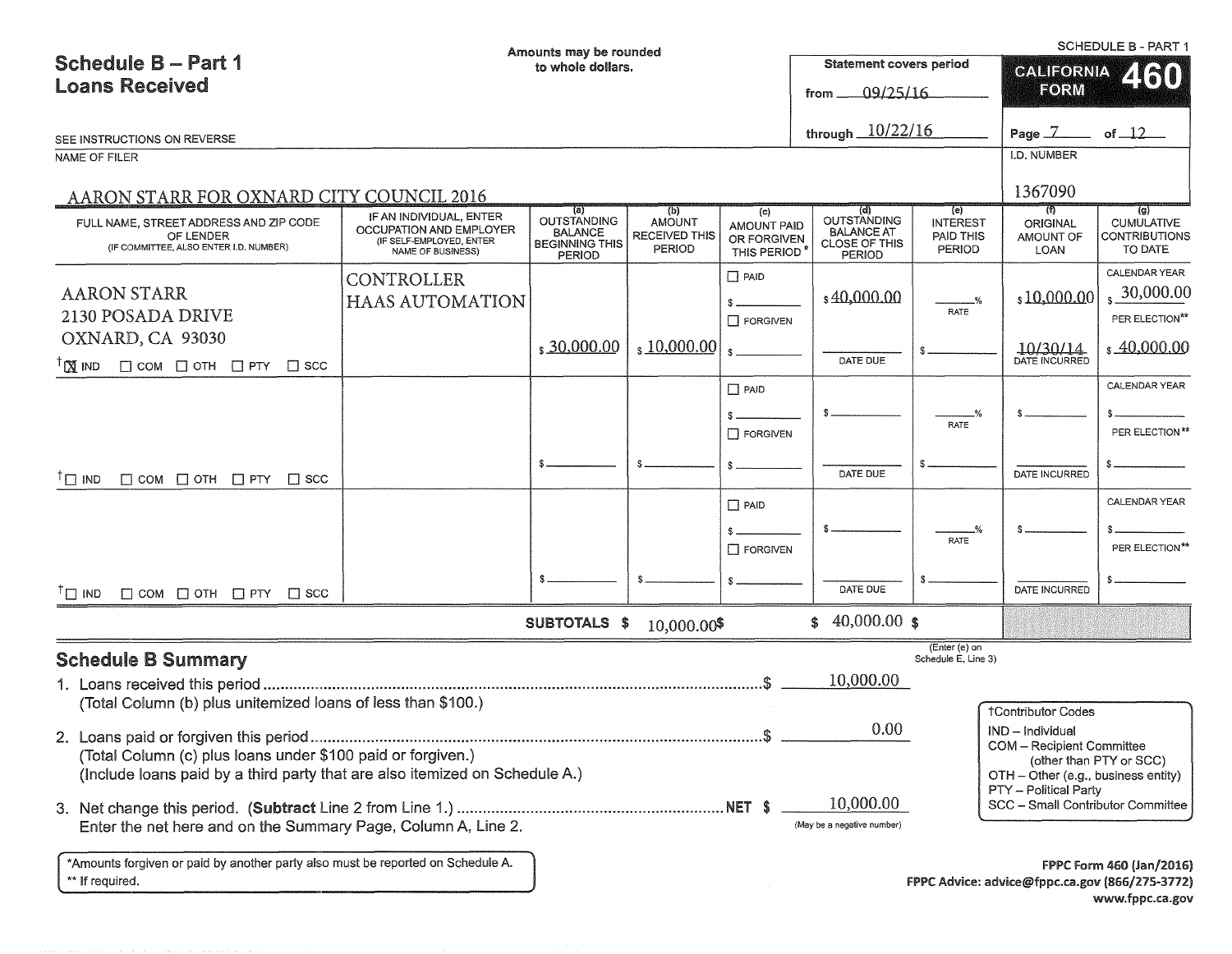|                                                     |                                                                                                                                        |                                                   | <b>SCHEDULE E</b>          |  |  |  |
|-----------------------------------------------------|----------------------------------------------------------------------------------------------------------------------------------------|---------------------------------------------------|----------------------------|--|--|--|
| <b>Schedule E</b>                                   | Amounts may be rounded<br>to whole dollars.                                                                                            | Statement covers period                           | CALIFORNIA 460             |  |  |  |
| <b>Payments Made</b>                                |                                                                                                                                        | 09/25/16<br>from                                  | FORM                       |  |  |  |
| SEE INSTRUCTIONS ON REVERSE                         |                                                                                                                                        | through $10/22/16$                                | of $\Box$ $\Box$<br>Page 8 |  |  |  |
| NAME OF FILER                                       |                                                                                                                                        |                                                   | I.D. NUMBER                |  |  |  |
| 1367090<br>AARON STARR FOR OXNARD CITY COUNCIL 2016 |                                                                                                                                        |                                                   |                            |  |  |  |
|                                                     | <b>CODES:</b> If one of the following codes accurately describes the payment, you may enter the code. Otherwise, describe the payment. |                                                   |                            |  |  |  |
| CMP campaign paraphernalia/misc.                    | MBR member communications                                                                                                              | RAD radio airtime and production costs            |                            |  |  |  |
| campaign consultants<br>CNS .                       | MTG meetings and appearances                                                                                                           | returned contributions<br>RFD.                    |                            |  |  |  |
| contribution (explain nonmonetary)*<br>CTB.         | OFC office expenses                                                                                                                    | campaign workers' salaries<br>SAL.                |                            |  |  |  |
| civic donations<br>CVC.                             | petition circulating<br>PET                                                                                                            | t.v. or cable airtime and production costs<br>TEL |                            |  |  |  |
| candidate filing/ballot fees<br>FIL -               | PHO phone banks                                                                                                                        | TRC candidate travel, lodging, and meals          |                            |  |  |  |
| fundraising events<br>FND.                          | POL polling and survey research                                                                                                        | TRS staff/spouse travel, lodging, and meals       |                            |  |  |  |

LEG legal defense

IND independent expenditure supporting/opposing others (explain)\*

- LIT campaign literature and mailings
- NAME AND ADDRESS OF PAYEE (IF COMMITTEE, ALSO ENTER l.D. NUMBER) ACCURATE APPEND INC. 227 BELLEVUE WAY NE #886 BELLEVUE, WA 98004 CHRIS JONES CONSULTING 3245 GRANITE CREEK PLACE NEWCASTLE, CA 95658 DESIREE GRIFFIN DBA TEAM BOOKKEEPING 1511 VIA SILVA CAMARILLO, CA 93010 CODE OR WEB CNS PRO DESCRIPTION OF PAYMENT AMOUNT PAID 1,255.94 2,957.61 467.50

POS postage, delivery and messenger services PRO professional services (legal, accounting)

PRT print ads

\* Payments that are contributions or independent expenditures must also be summarized on Schedule D.

### SUBTOTAL\$ 4,681.05

TSF transfer between committees of the same candidate/sponsor

WEB information technology costs (internet, e-mail)

VOT voter registration

# Schedule E Summary

|                                                                                                                                       | 290.42 |
|---------------------------------------------------------------------------------------------------------------------------------------|--------|
|                                                                                                                                       |        |
| 4. Total payments made this period. (Add Lines 1, 2, and 3. Enter here and on the Summary Page, Column A, Line 6.) TOTAL \$ 35,151.11 |        |

FPPC Form 460 (Jan/2016) FPPC Advice: advice@fppc.ca.gov (866/275-3772) www.fppc.ca.gov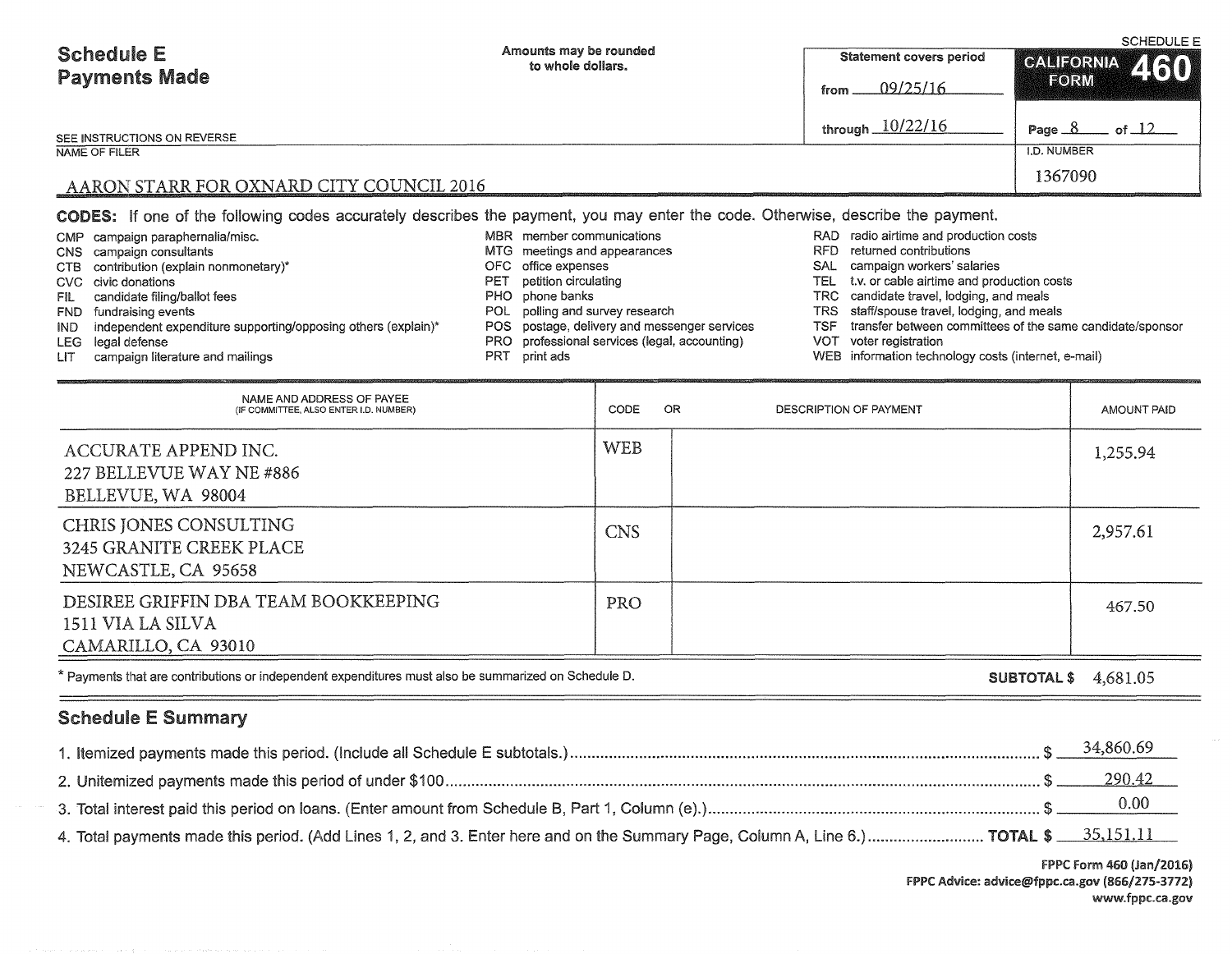| <b>Schedule E</b><br>(Continuation Sheet)<br><b>Payments Made</b><br>SEE INSTRUCTIONS ON REVERSE<br><b>NAME OF FILER</b><br>AARON STARR FOR OXNARD CITY COUNCIL 2016                                                                                                                                                                                                                                                                                                                       | Amounts may be rounded<br>to whole dollars.                                                                                                                                                                                                                                                          |            |                      | <b>Statement covers period</b><br>09/25/16<br>from<br>through 10/22/16                                                                                                                                                                                                                                                                                                                                                                      | SCHEDULE E (CONT.)<br>CALIFORNIA 460<br>FORM<br>Page 9<br>of $\Box$ 2<br>I.D. NUMBER<br>1367090 |  |
|--------------------------------------------------------------------------------------------------------------------------------------------------------------------------------------------------------------------------------------------------------------------------------------------------------------------------------------------------------------------------------------------------------------------------------------------------------------------------------------------|------------------------------------------------------------------------------------------------------------------------------------------------------------------------------------------------------------------------------------------------------------------------------------------------------|------------|----------------------|---------------------------------------------------------------------------------------------------------------------------------------------------------------------------------------------------------------------------------------------------------------------------------------------------------------------------------------------------------------------------------------------------------------------------------------------|-------------------------------------------------------------------------------------------------|--|
| CODES: If one of the following codes accurately describes the payment, you may enter the code. Otherwise, describe the payment.<br>CMP campaign paraphernalia/misc.<br>campaign consultants<br>CNS.<br>contribution (explain nonmonetary)*<br>CTB<br>civic donations<br>CVC<br>candidate filing/ballot fees<br>FIL.<br>FND fundraising events<br>independent expenditure supporting/opposing others (explain)*<br>IND.<br>legal defense<br>LEG.<br>campaign literature and mailings<br>LIT | MBR member communications<br>MTG meetings and appearances<br>OFC office expenses<br>petition circulating<br>PET<br>phone banks<br>PHO<br>polling and survey research<br>POL<br>POS postage, delivery and messenger services<br>professional services (legal, accounting)<br>PRO.<br>PRT<br>print ads |            |                      | RAD radio airtime and production costs<br>returned contributions<br>RFD.<br>campaign workers' salaries<br>SAL<br>t.v. or cable airtime and production costs<br>TEL.<br>candidate travel, lodging, and meals<br>TRC.<br>staff/spouse travel, lodging, and meals<br>TRS<br>transfer between committees of the same candidate/sponsor<br><b>TSF</b><br>voter registration<br><b>VOT</b><br>WEB information technology costs (internet, e-mail) |                                                                                                 |  |
| NAME AND ADDRESS OF PAYEE<br>(IF COMMITTEE, ALSO ENTER I.D. NUMBER)                                                                                                                                                                                                                                                                                                                                                                                                                        |                                                                                                                                                                                                                                                                                                      | CODE       | OR.                  | DESCRIPTION OF PAYMENT                                                                                                                                                                                                                                                                                                                                                                                                                      | <b>AMOUNT PAID</b>                                                                              |  |
| <b>EDUCATE YOUR VOTE</b><br>3447 CIRCULO ADORNO<br>CARLSBAD, CA 92009                                                                                                                                                                                                                                                                                                                                                                                                                      |                                                                                                                                                                                                                                                                                                      | PRT        |                      |                                                                                                                                                                                                                                                                                                                                                                                                                                             | 510.00                                                                                          |  |
| ELIAS MARTINEZ MURILLO<br>920 BROADWAY #2<br>CHULA VISTA, CA 91911                                                                                                                                                                                                                                                                                                                                                                                                                         |                                                                                                                                                                                                                                                                                                      |            | <b>SIGN ASSEMBLY</b> |                                                                                                                                                                                                                                                                                                                                                                                                                                             | 770.00                                                                                          |  |
| FACEBOOK, INC<br>1601 S CALIFORNIA AVE<br>PALO ALTO, CA 94304                                                                                                                                                                                                                                                                                                                                                                                                                              |                                                                                                                                                                                                                                                                                                      | <b>WEB</b> |                      |                                                                                                                                                                                                                                                                                                                                                                                                                                             | 100.00                                                                                          |  |
| <b>HARELINE GRAPHICS</b><br>2370 GEARY STREET<br>WEST SACRAMENTO, CA 95691                                                                                                                                                                                                                                                                                                                                                                                                                 |                                                                                                                                                                                                                                                                                                      | LIT        |                      |                                                                                                                                                                                                                                                                                                                                                                                                                                             | 1,500.00                                                                                        |  |
| LEADWURX, INC DBA HAMILTON MARKETING GROUP<br>70 W EASY STREET #2<br>SIMI VALLEY, CA 93065                                                                                                                                                                                                                                                                                                                                                                                                 |                                                                                                                                                                                                                                                                                                      |            |                      | PRINTED MAILERS AND YARD SIGNS                                                                                                                                                                                                                                                                                                                                                                                                              | 18,449.64                                                                                       |  |
| * Payments that are contributions or independent expenditures must also be summarized on Schedule D.                                                                                                                                                                                                                                                                                                                                                                                       |                                                                                                                                                                                                                                                                                                      |            |                      |                                                                                                                                                                                                                                                                                                                                                                                                                                             | <b>SUBTOTAL \$</b> 21,329.64                                                                    |  |

FPPC form 460 (Jan/2016) fPPC Advice: advic:e@fppc.ca.gov (866/275-3772) .......... *.s:: \_\_\_* -- --··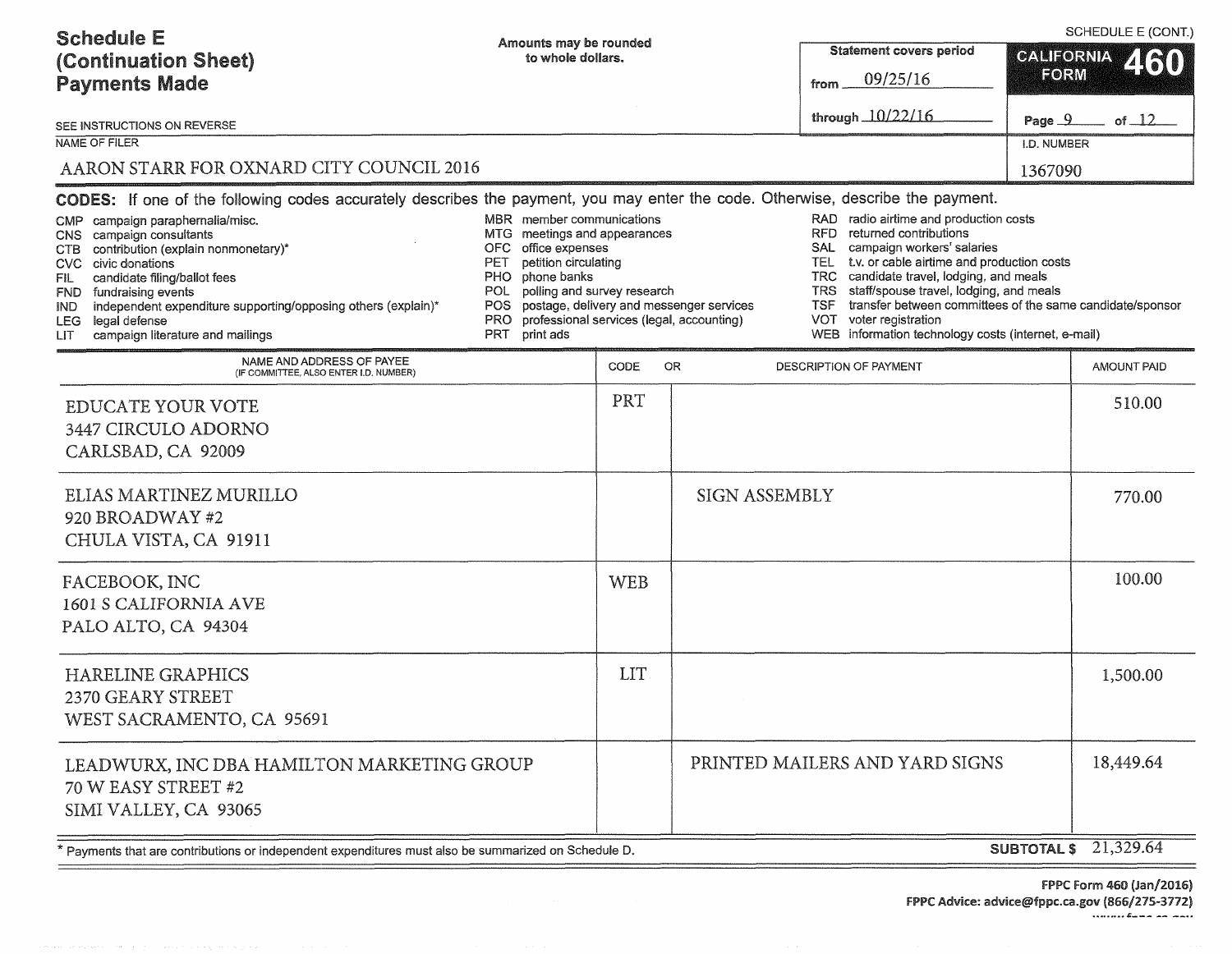| <b>Schedule E</b><br>(Continuation Sheet)<br><b>Payments Made</b><br>SEE INSTRUCTIONS ON REVERSE<br><b>NAME OF FILER</b><br>AARON STARR FOR OXNARD CITY COUNCIL 2016                                                                                                                                                                                                                                                                                                                                                                                                                                                                                                        | Amounts may be rounded<br>to whole dollars. |                                                                                                                          |     | <b>Statement covers period</b><br>09/25/16<br>from<br>through 10/22/16                                                                                                                                                                                                                                                                                                                                                             |  | SCHEDULE E (CONT.)<br><b>GALIFORNIA</b><br>Z (30)<br>FORM<br>Page $10$ of $12$<br>I.D. NUMBER<br>1367090 |
|-----------------------------------------------------------------------------------------------------------------------------------------------------------------------------------------------------------------------------------------------------------------------------------------------------------------------------------------------------------------------------------------------------------------------------------------------------------------------------------------------------------------------------------------------------------------------------------------------------------------------------------------------------------------------------|---------------------------------------------|--------------------------------------------------------------------------------------------------------------------------|-----|------------------------------------------------------------------------------------------------------------------------------------------------------------------------------------------------------------------------------------------------------------------------------------------------------------------------------------------------------------------------------------------------------------------------------------|--|----------------------------------------------------------------------------------------------------------|
| CODES: If one of the following codes accurately describes the payment, you may enter the code. Otherwise, describe the payment.<br>MBR member communications<br>campaign paraphernalia/misc.<br>CMP.<br>MTG meetings and appearances<br>campaign consultants<br>CNS<br>office expenses<br>contribution (explain nonmonetary)*<br>OFC<br>CTB<br>petition circulating<br>PET<br>CVC civic donations<br>phone banks<br>PHO.<br>candidate filing/ballot fees<br>FIL.<br>POL<br>fundraising events<br>FND.<br>independent expenditure supporting/opposing others (explain)*<br>IND.<br>legal defense<br>PRO.<br>LEG.<br>campaign literature and mailings<br>PRT print ads<br>LIT |                                             | polling and survey research<br>POS postage, delivery and messenger services<br>professional services (legal, accounting) |     | RAD radio airtime and production costs<br>returned contributions<br>RFD.<br>campaign workers' salaries<br>SAL<br>t.v. or cable airtime and production costs<br>TEL 1<br>candidate travel, lodging, and meals<br>TRC.<br>staff/spouse travel, lodging, and meals<br>TRS<br>transfer between committees of the same candidate/sponsor<br><b>TSF</b><br>VOT voter registration<br>WEB information technology costs (internet, e-mail) |  |                                                                                                          |
| NAME AND ADDRESS OF PAYEE<br>(IF COMMITTEE, ALSO ENTER I.D. NUMBER)                                                                                                                                                                                                                                                                                                                                                                                                                                                                                                                                                                                                         |                                             | CODE                                                                                                                     | OR. | DESCRIPTION OF PAYMENT                                                                                                                                                                                                                                                                                                                                                                                                             |  | <b>AMOUNT PAID</b>                                                                                       |
| LEWIS CONSULTING GROUP, LLC<br>4204 E. TOWNSEND AVE<br>ORANGE, CA 92867                                                                                                                                                                                                                                                                                                                                                                                                                                                                                                                                                                                                     |                                             | POL                                                                                                                      |     |                                                                                                                                                                                                                                                                                                                                                                                                                                    |  | 6,300.00                                                                                                 |
| OAKLAND GROUP, INC.<br>686 S ARROYO PARKWAY #24<br>PASADENA, CA 91105                                                                                                                                                                                                                                                                                                                                                                                                                                                                                                                                                                                                       |                                             | <b>WEB</b>                                                                                                               |     |                                                                                                                                                                                                                                                                                                                                                                                                                                    |  | 350.00                                                                                                   |
| TELE TOWN HALL, LLC<br>1640 S LANCASTER LANE<br>LIBERTYVILLE, IL 60048                                                                                                                                                                                                                                                                                                                                                                                                                                                                                                                                                                                                      |                                             | PHO                                                                                                                      |     |                                                                                                                                                                                                                                                                                                                                                                                                                                    |  | 2,200.00                                                                                                 |
|                                                                                                                                                                                                                                                                                                                                                                                                                                                                                                                                                                                                                                                                             |                                             |                                                                                                                          |     |                                                                                                                                                                                                                                                                                                                                                                                                                                    |  |                                                                                                          |
|                                                                                                                                                                                                                                                                                                                                                                                                                                                                                                                                                                                                                                                                             |                                             |                                                                                                                          |     |                                                                                                                                                                                                                                                                                                                                                                                                                                    |  |                                                                                                          |
|                                                                                                                                                                                                                                                                                                                                                                                                                                                                                                                                                                                                                                                                             |                                             |                                                                                                                          |     |                                                                                                                                                                                                                                                                                                                                                                                                                                    |  |                                                                                                          |

\* Payments that are contributions or independent expenditures must also be summarized on Schedule D.

SUBTOTAL \$ 8,850.00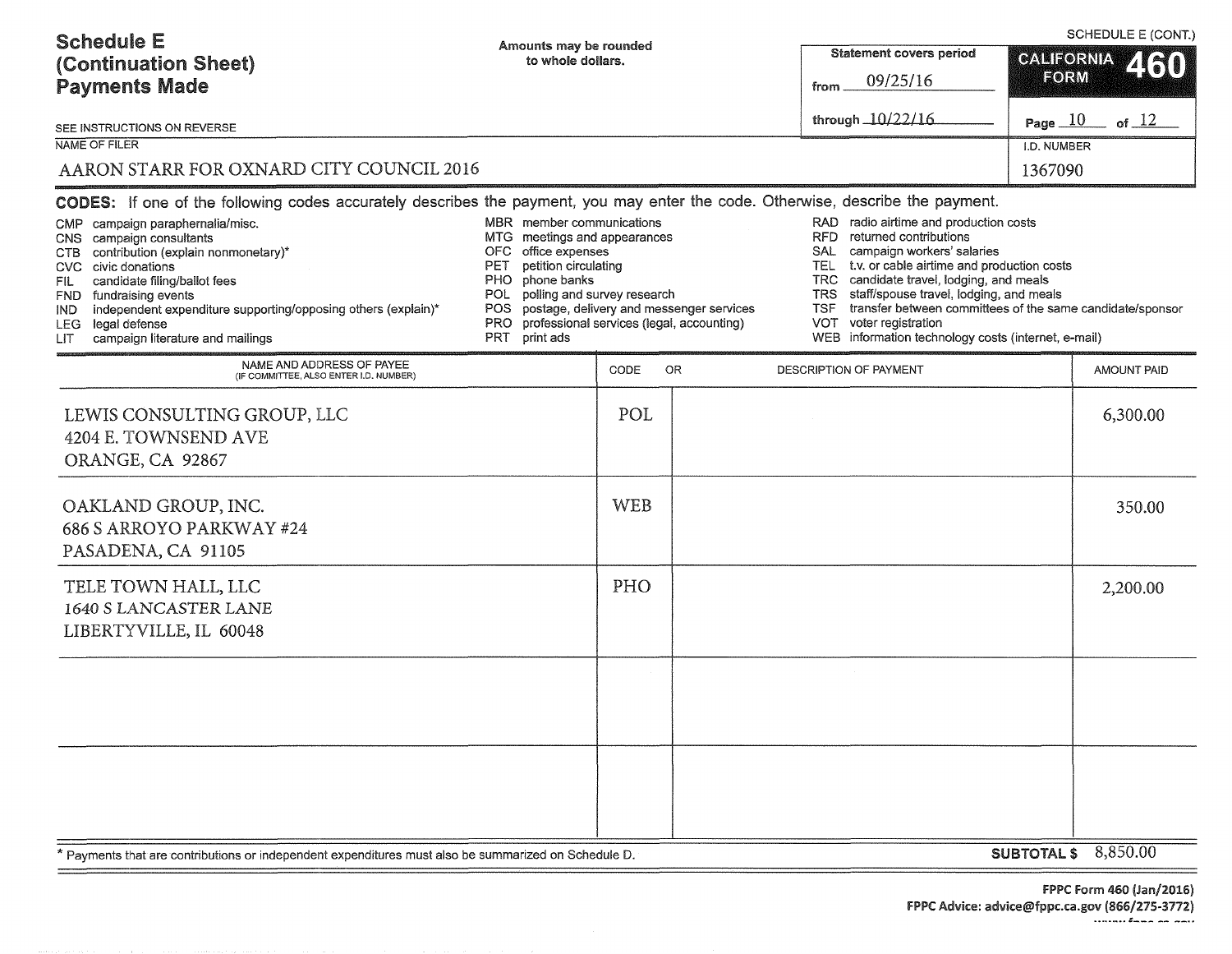Schedule G Payments Made by an Agent or Independent

SCHEDULE G

| <b>Payments Made by an Agent or Independent</b><br><b>Contractor (on Behalf of This Committee)</b>                                                                                                                                                                                                                                                                                                                                                                                             | Amounts may be rounded<br>to whole dollars.                                                                                                                             |                                                                                                                                                  |                                                                    | <b>Statement covers period</b><br>09/25/16<br>from                                                                                                                                                                                                                                                                   | <b>GALIFORNIA</b><br>2160<br><b>EORM</b>                  |  |
|------------------------------------------------------------------------------------------------------------------------------------------------------------------------------------------------------------------------------------------------------------------------------------------------------------------------------------------------------------------------------------------------------------------------------------------------------------------------------------------------|-------------------------------------------------------------------------------------------------------------------------------------------------------------------------|--------------------------------------------------------------------------------------------------------------------------------------------------|--------------------------------------------------------------------|----------------------------------------------------------------------------------------------------------------------------------------------------------------------------------------------------------------------------------------------------------------------------------------------------------------------|-----------------------------------------------------------|--|
| SEE INSTRUCTIONS ON REVERSE                                                                                                                                                                                                                                                                                                                                                                                                                                                                    |                                                                                                                                                                         |                                                                                                                                                  |                                                                    | 10/22/16<br>through                                                                                                                                                                                                                                                                                                  | Page $\perp \perp$<br>of $12$                             |  |
| <b>NAME OF FILER</b><br>AARON STARR FOR OXNARD CITY COUNCIL 2016<br>NAME OF AGENT OR INDEPENDENT CONTRACTOR                                                                                                                                                                                                                                                                                                                                                                                    |                                                                                                                                                                         |                                                                                                                                                  |                                                                    |                                                                                                                                                                                                                                                                                                                      | <b>I.D. NUMBER</b><br>1367090                             |  |
| CHRIS JONES CONSULTING<br><b>CODES:</b> If one of the following codes accurately describes the payment, you may enter the code. Otherwise, describe the payment.                                                                                                                                                                                                                                                                                                                               |                                                                                                                                                                         |                                                                                                                                                  |                                                                    |                                                                                                                                                                                                                                                                                                                      |                                                           |  |
| campaign paraphernalia/misc.<br><b>CMP</b><br>campaign consultants<br><b>CNS</b><br>contribution (explain nonmonetary)*<br>CTB<br>civic donations<br><b>CVC</b><br>candidate filing/ballot fees<br>FIL.<br>fundraising events<br><b>FND</b><br>independent expenditure supporting/opposing others (explain)*<br>IND<br>legal defense<br>LEG<br>campaign literature and mailings<br>LIТ<br>* Payments that are contributions or independent expenditures must also be summarized on Schedule D. | MBR member communications<br><b>MTG</b><br>office expenses<br>OFC<br>petition circulating<br>PET<br>phone banks<br>PHO<br>POL<br>POS.<br>PRO<br><b>PRT</b><br>print ads | meetings and appearances<br>polling and survey research<br>postage, delivery and messenger services<br>professional services (legal, accounting) | RFD<br><b>SAL</b><br><b>TEL</b><br>TRS<br><b>TSF</b><br><b>VOT</b> | RAD radio airtime and production costs<br>returned contributions<br>campaign workers' salaries<br>t.v. or cable airtime and production costs<br>candidate travel, lodging, and meals<br>TRC.<br>staff/spouse travel, lodging, and meals<br>voter registration<br>WEB information technology costs (internet, e-mail) | transfer between committees of the same candidate/sponsor |  |
| NAME AND ADDRESS OF PAYEE OR CREDITOR<br>(IF COMMITTEE, ALSO ENTER I.D. NUMBER)                                                                                                                                                                                                                                                                                                                                                                                                                |                                                                                                                                                                         | CODE<br>OR                                                                                                                                       |                                                                    | <b>DESCRIPTION OF PAYMENT</b>                                                                                                                                                                                                                                                                                        | AMOUNT PAID                                               |  |
|                                                                                                                                                                                                                                                                                                                                                                                                                                                                                                |                                                                                                                                                                         |                                                                                                                                                  |                                                                    |                                                                                                                                                                                                                                                                                                                      |                                                           |  |

| POLITICAL DATA INC.<br>PO BOX 59570<br>NORWALK, CA 90652 | MAILING LISTS | 1,957.61 |
|----------------------------------------------------------|---------------|----------|
|                                                          |               |          |
|                                                          |               |          |
|                                                          |               |          |

Attach additional information on appropriately labeled continuation sheets.

TOTAL\* \$ 1,957.61

\*Do not transfer to any other schedule or to the Summary Page. This total may not equal the amount paid to the agent or independent contractor as reported on Schedule E

FPPC form 460 (Jan/2016) FPPC Advice: advice@fppc.ca.gov (866/275-3772) www.fppc.ca.gov